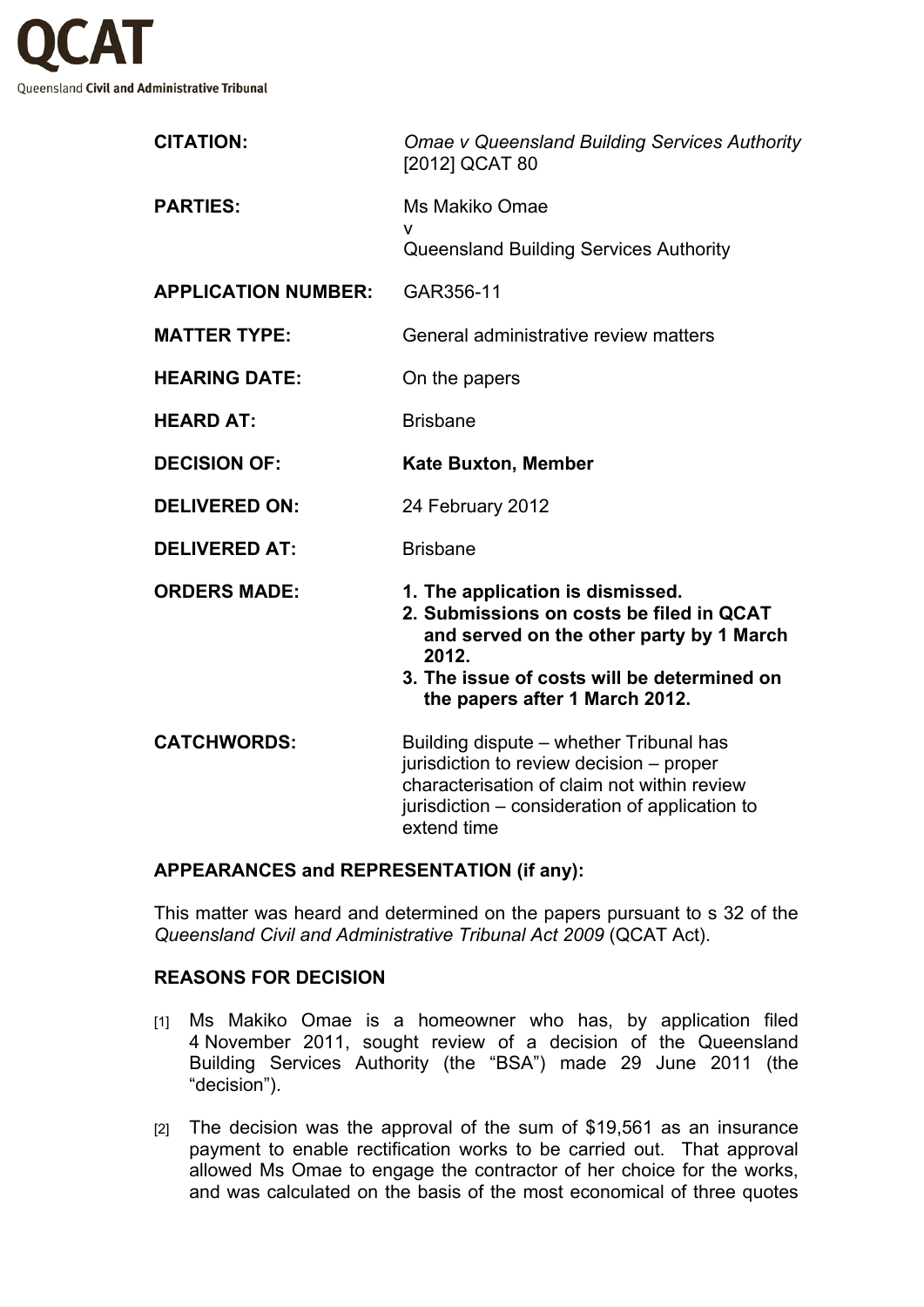- [3] The application and attached correspondence discloses that Ms Omae seeks the review because, in her view:
	- (a) The most economical quotation did not provide separate estimates for each item;
	- (b) The most economical quote was from a builder of "questionable reputation".
- $[4]$  The relief sought in the application includes:
	- (a) A formal apology from the BSA; and
	- (b) A new accurate BSA estimate for the works; or
	- (c) Approval to use an alternative builder from the panel.
- [5] Ms Omae has sought an extension of time to review the decision as more than 28 days has elapsed prior to the filing of the application for review. The BSA opposed the extension of time and argued, in addition, that the review application is not within QCAT's jurisdiction and should therefore be dismissed.
- [6] This Tribunal is now required to consider the parties' written submissions and determine:
	- (a) The issue of whether the application to review is within QCAT's jurisdiction; and
	- (b) If so, whether an extension of time should be granted to permit the determination of the application.

# **Jurisdiction**

1

 $[7]$  The BSA have submitted<sup>1</sup> that QCAT does not have power to review the decision because the relief sought doesn't relate to any decision reviewable by QCAT. Section 86 of the *Queensland Building Services Authority Act 1991* (Qld) (the "QBSA Act") sets out the scope of QCAT's review jurisdiction in respect of the QBSA's decisions. Relevantly, that section provides:

### *86 Reviewable decisions*

- *(1) The tribunal may review the following decisions of the authority—*
	- *… (g) a decision about the scope of works to be undertaken under the statutory insurance scheme to rectify or complete tribunal work;*
	- *(h) a decision to disallow a claim under the statutory insurance scheme wholly or in part;*
- *… (2) The tribunal must not review the following decisions of the authority— …*

Written submissions filed 9 January 2012, paragraphs 13-17.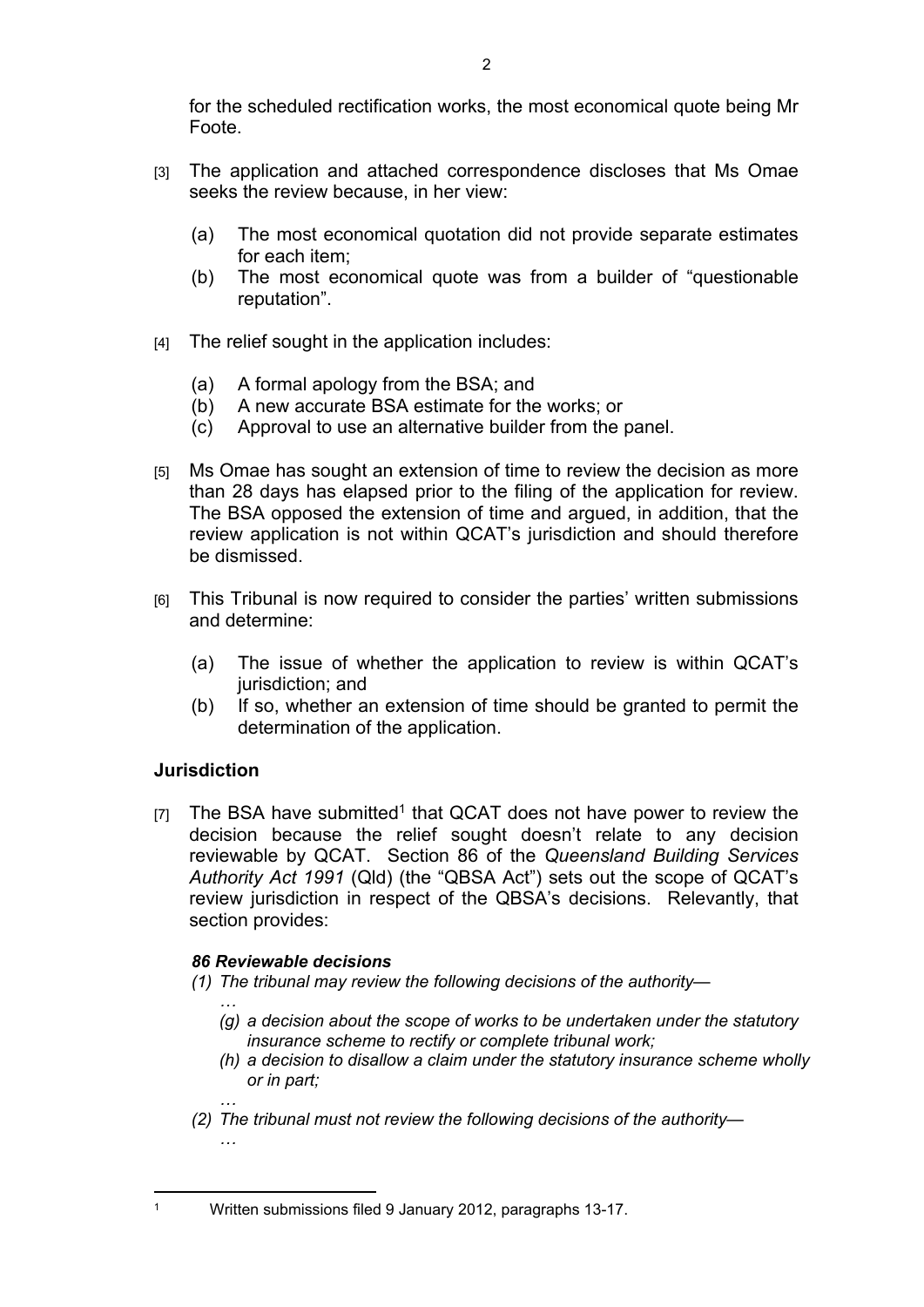- *(c) a decision about the scope of works to be undertaken under the statutory insurance scheme to rectify or complete tribunal work if 28 days have elapsed since the decision was served on the building contractor and the contractor has not, within that time, applied to the tribunal for a review of the decision.*
- [8] There is no evidence to suggest that part of the insurance claim has been disallowed as contemplated by s 86(1)(h). The application annexes not only the decision set out in the BSA's letter dated 26 June 2011 but also some of the BSA's internal documentation relevant to the quotation process. This documentation was obtained by Ms Omae through freedom of information. There is no suggestion, in correspondence, email or elsewhere, that the scope of works specified in the tender process was insufficient or that part of the necessary rectification works were omitted. Ms Omae does make such an assertion in her submissions in support of the application for the extension.<sup>2</sup> It is noteworthy that no particulars whatsoever have been supplied by Ms Omae as to the ways in which the scope of works or the approved claim may have been inadequate and the first time this unsubstantiated allegation makes an appearance in the documentation is in the written submissions filed in January 2012.
- [9] Therefore, based on the information available to this Tribunal, the BSA's decision is not one made under section 86(h) to disallow all or part of an insurance claim. Although there is discussion in the email exchanges between Ms Omae and Mr Foote, the most economical builder identified during the tender process, about the scope, where further information is sought of Mr Foote and provided by him, this does not appear to be a decision by the BSA about the scope of the works. Again, no particular deification in the scope of works are identified. It is not therefore a reviewable decision pursuant to section 86(1)(g).
- [10] The proper characterisation of the BSA's decision is one to allow an insurance claim in full and to value the claim both based on the most economical quote provided during the tender process. There is no suggestion that the tender process has miscarried in any way.
- [11] Ms Omae has expressed concerns that the builder who provided the most economical quote, Mr Foote, was not "reputable". However, what she seeks from this Tribunal includes an order that she can use another builder on the panel. She was entitled to engage the builder of her choice and does not need review of the decision to achieve this. The BSA decision makes this fact plain. However, because a builder properly included in the tender process has provided a more economical quote, the BSA are entitled to limit the value of the claim to the amount of that quote.
- [12] The highest and best analysis of the complaint articulated by Ms Omae is that she would have preferred a higher amount to be approved so that she could use not the most economical builder but a different builder who delivered a higher quote without having to make up any short fall herself.

2

Written submissions filed 9 January 2012 paragraph 1.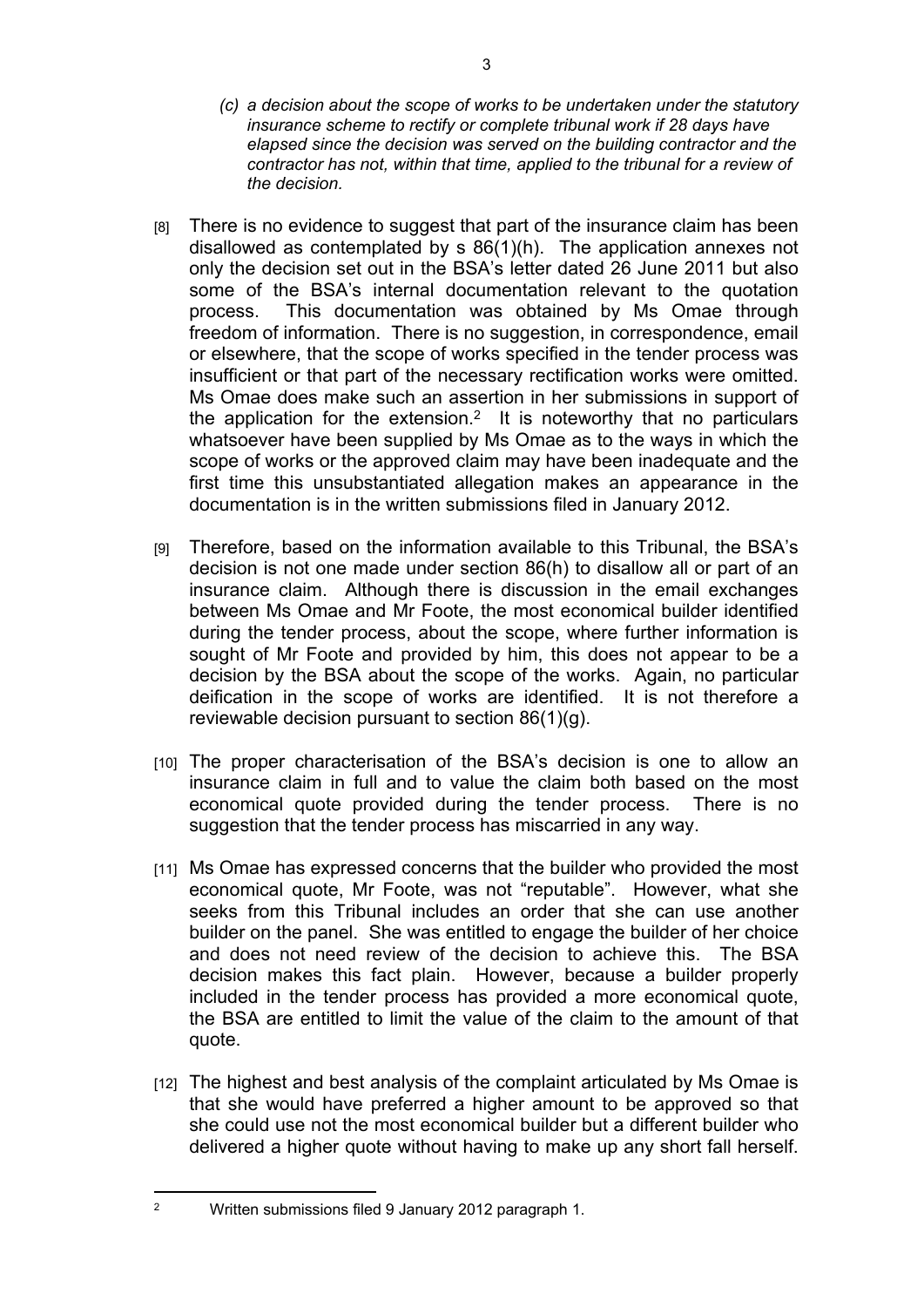In addition, she would have liked an apology (as she described the process as having been lengthy).<sup>3</sup>

[13] This relief is not available in QCAT. This statutory Tribunal has only the review jurisdiction prescribed by enabling Acts such as the QBSA Act. If no reviewable decision can be identified which falls within QCAT's jurisdiction then the review application must be dismissed.

## **Dismissing under section 47 QCAT Act**

- [14] QCAT may, on its own initiative, strike out or dismiss a proceeding (pursuant to section 47 QCAT Act) if the Tribunal believes the application is misconceived or lacking in substance.
- [15] For the reasons set out above, this Tribunal does not accept that the relief sought by the applicant is properly the subject of an application for review. It is therefore misconceived.
- [16] In any event, it appears that in relation to the release Ms Omae seeks:
	- (a) The apology sought is not an order available on review and ought not properly form part of the application;
	- (b) The "new accurate" estimate sought could only be obtained by the BSA undertaking the same tender process again. There is no serious suggestion that the process miscarried or that the applicant is entitled to orders requiring the BSA to undertake the process again. Indeed, there is not one item that has been identified by the applicant as not having been included in the scope of works provided to the tendering builders;
	- (c) Ms Omae is entitled to use the builder of her choice (albeit that the insurance funds to pay for that builder are limited to the amount determined by the BSA). There is no ground to ask for a commensurate increase in the insurance fund simply because she preferred another builder.
- [17] The proceedings therefore lack substance and, further, for the reasons set out above, ought be dismissed pursuant to section 47.

# **Extension of time**

3

- [18] It is not necessary for me to consider the issue of extension of time. However, I will do so for completeness, as this issue would arise if the proper characterisation of the application for review was in respect of a decision about the scope of works under section 86(1)(g) of the QBSA Act. Such a decision must not be reviewed if 28 days has elapsed prior to the application being made (section 86(2)(c)).
- [19] The decision as to the amount of insurance money to be paid was made by the BSA and received by Ms Omae on 29 June 2011. This application was filed on 4 November 2011, over four months later (and over three

See application filed 4 November 2011, especially part c page 5.